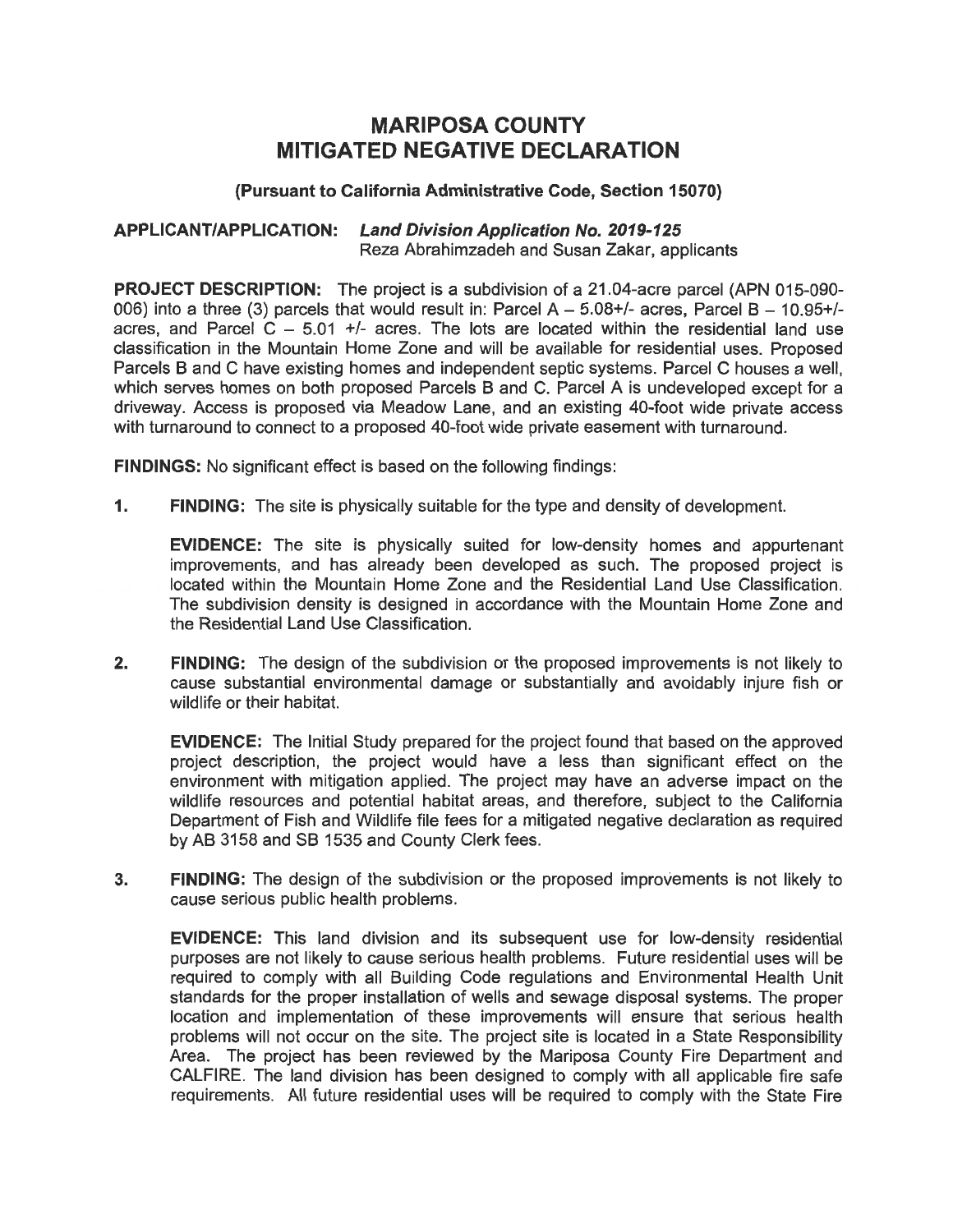Safe Standards as **mandated** by California **Public** Resource **Code** (PRC) Sections 4290 and 4291, which will eliminate any potential health and safety issues related to fire protection. The design and location of each lot and ingress/egress points to the subdivision and individual lots comply with all applicable County standards as well as standards contained in PRC sections 4290 and 4291. Structural fire protection and suppressions services are available to the project site through the Mariposa County Fire Department and CALFIRE.

FINDING: The proposed map is consistent with applicable General and Specific plans 4. as specified in Government Code Section 65451.

EVIDENCE: The land division is the initial step in the process to help accomplish Mariposa County General Plan's Housing Element overall goal to "Provide opportunities for an adequate supply of sound, affordable housing units for ownership and for rent in a safe and satisfying environment for the present and future residents of the County." The land division satisfies the following Housing Element Objectives, including: "Provide Adequate Sites and Services." All of the proposed Parcels have existing access from Meadow Lane, a county-maintained road which has adequate capacity for the additional traffic generated by the new parcels created by this project. The project proposes to improve the existing access to the parcels in accordance with the SRA Fire Safe Regulations as required by CALFIRE.

5. FINDING: The design or improvement of the proposed subdivision is consistent with applicable General and Specific plans.

EVIDENCE: The minimum parcel size, minimum density, and building intensity proposed by the project is consistent with standards contained in the Residential Land Use Classification of the General Plan and the Mountain Home Zone. The land division's design complies with the County Subdivision Ordinance's maximum 4:1 length to width ratio for parcel configuration.

6. FINDING: The design of the subdivision or type of improvements will not conflict with easements, acquired by the public at large, for access through or use of, property within the proposed subdivision.

EVIDENCE: The project will not conflict with any public utility easements, which exist along the property boundaries. There is no public access easements proposed on the property.

7. FINDING: The Planning Commission finds that there is no public need for an offer of dedication for the proposed easement on the tentative map.

EVIDENCE: The easement does not serve an off-site parcel. The easement can be created as a private easement.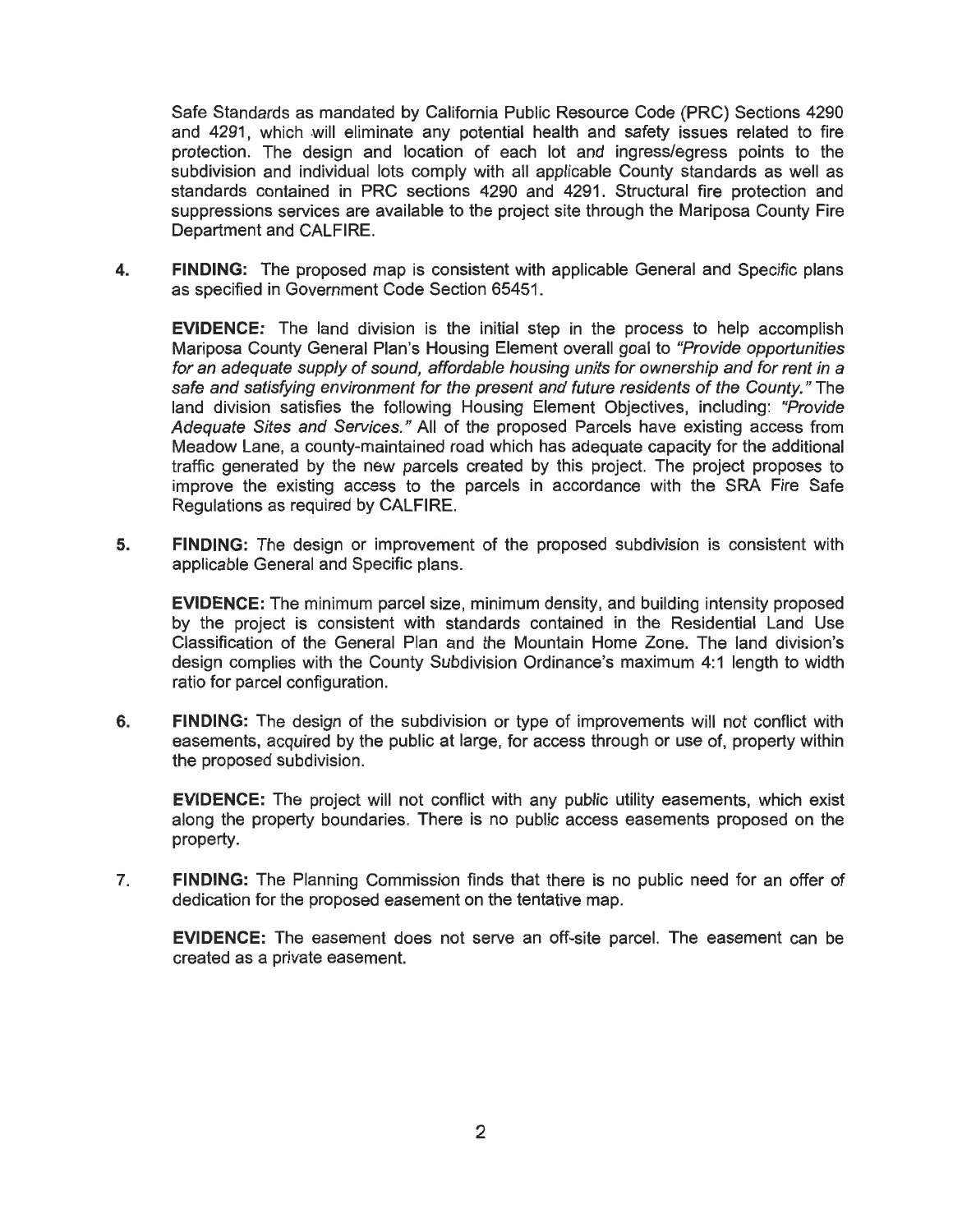# *Imgact Discussion & Conclusions:*

- *1. The* project *will have a less-than-significant impact on biological and* cultural *resources with mitigation for protection of possible nesting birds and raptors and a less than significant impact on cultural resources. The project will result in increased air emissions, groundwater use, noise, traffic, and demand for public services. However, these impacts are not considered to be significant, and are individually limited, and not cumulatively considerable. The project does not have the potential to cause substantial adverse effects on human beings, either directly or indirectly. Based on the environmental review conducted for the project, a mitigated negative declaration has been adopted for the project.*
- *2. The project does not have the potential to have substantial adverse direct or indirect environment effects on human beings.*

*No significant effect is based on review procedures of the following County Departments or Divisions:* 



*El Building Department 514 County Environmental Health Unit >14 Planning Commission 53 Public Works Department* 

*Other: Mariposa County Unified School District, California Department of Forestry and Fire Protection (Cal Fire), Sierra Telephone, Mariposa County Fire Department, Mariposa County Assessor, California Department of Fish and Wildlife, Southern Sierra Miwok Nation, Mariposa County Agricultural Commissioner, Mariposa County Resource Conservation District, and Pacific Gas & Electric.* 

*No significant effect is based on additional conditions as follows:* 

*See Conditions as approved by the Mariposa County Planning Commission on page* 4 *of this document.* 

*Initial Study was prepared by Keasha Blew, Associate Planner, and is on file at Mariposa County Planning Department,* 5100 *Bullion Street, Mariposa, California* 95338

 $\frac{y/12/20}{\text{Date}}$ 

**Sarah Williams, Director** *Mariposa Planning*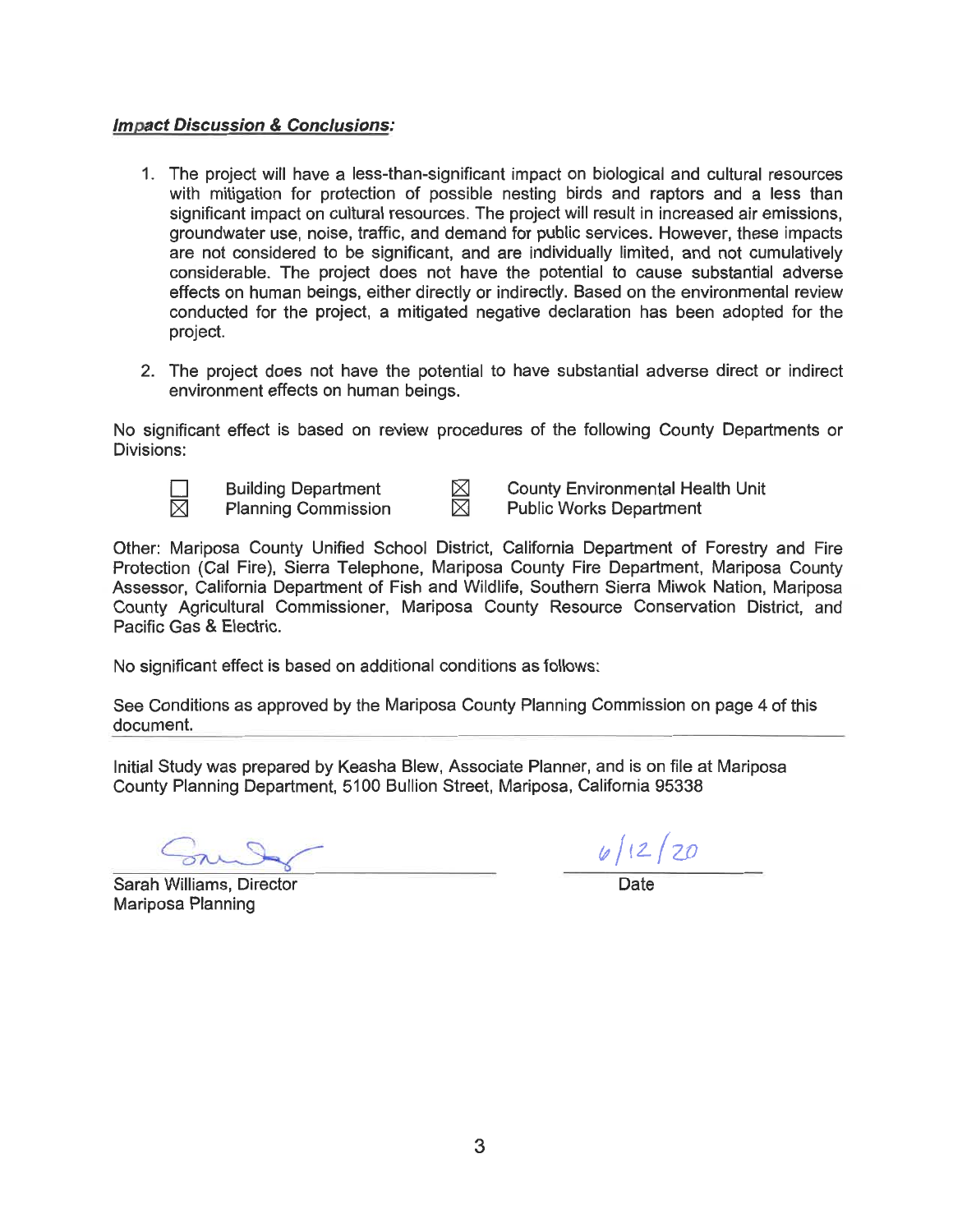**CONDITIONS:** The following conditions were approved by the Mariposa County Planning Commission:

### General Conditions

1. Project approval is valid for a period of three years from the June 12, 2020 date of approval by the Mariposa County Planning Commission. This approval shall expire on June 12, 2023, three (3) years after the date of approval by the Mariposa County Planning Commission. An extension of time may be granted by the Planning Commission if a complete time extension application is submitted prior to the expiration date.

(Section 16.16.090, Mariposa County Code)

2. The Property Owner shall indemnify, protect, defend, and hold harmless the County, and any agency or instrumentality thereof, and officers, officials, employees, or agents thereof, from any and all claims, actions, suits, proceedings, or judgments against the County, or any agency or instrumentality thereof, and any officers, officials, employees, or agents thereof to attack, set aside, void, or annul, any approval of the County, or any agency or instrumentality thereof, advisory agency, appeal board, or legislative body, including actions approved by the voters of the County, concerning the project and the approvals granted herein. Actions concerning the project and approvals granted shall include, but not be limited to. the environmental determination made pursuant to the California Environmental Quality Act (CEQA). Furthermore, Owner shall indemnify, protect, defend, and hold harmless the County, or any agency or instrumentality thereof, against any and all claims, actions, suits, proceedings, or judgments against another governmental entity in which Owner's project is subject to that other governmental entity's approval and a condition of such approval is that the County indemnify and defend such governmental entity. County shall promptly notify the Owner of any claim, action, or proceeding. County will further cooperate in the defense of the action.

An agreement on a form approved by Mariposa County Counsel shall be executed within twenty (20) working days of the date of project action. Non-compliance with this condition may result in revocation of project approval by the County.

(Mariposa County Code, Section 16.36.030)

3. Prior to filing of the parcel map, all fees associated with the County's processing of the map and filing of associated documents shall be paid. The Department of Fish and Game filing fee (\$2,406.75 as of 1/1/20) and the County Clerk fee (\$50.00 as of 1/1/20) shall be paid by the applicant within five (5) working days of the approval of the application (by Friday, June 19, 2020). If the fee is not paid within 5 working days, and the Notice of Determination is not filed with the County Clerk prior to close of business on Friday, June 19, 2020, the environmental determination is not operative, vested, or final (Section 21089(b) Public Resources Code).

The County Clerk requires that one check be submitted to cover both of these fees, for a total of \$2,456.75 (effective 1/1/20), and that it be in the form of a cashier's check or money order payable to "Mariposa County." The County Clerk will not accept a personal check for these fees. Submit the check to Mariposa Planning to file this fee and other required documents.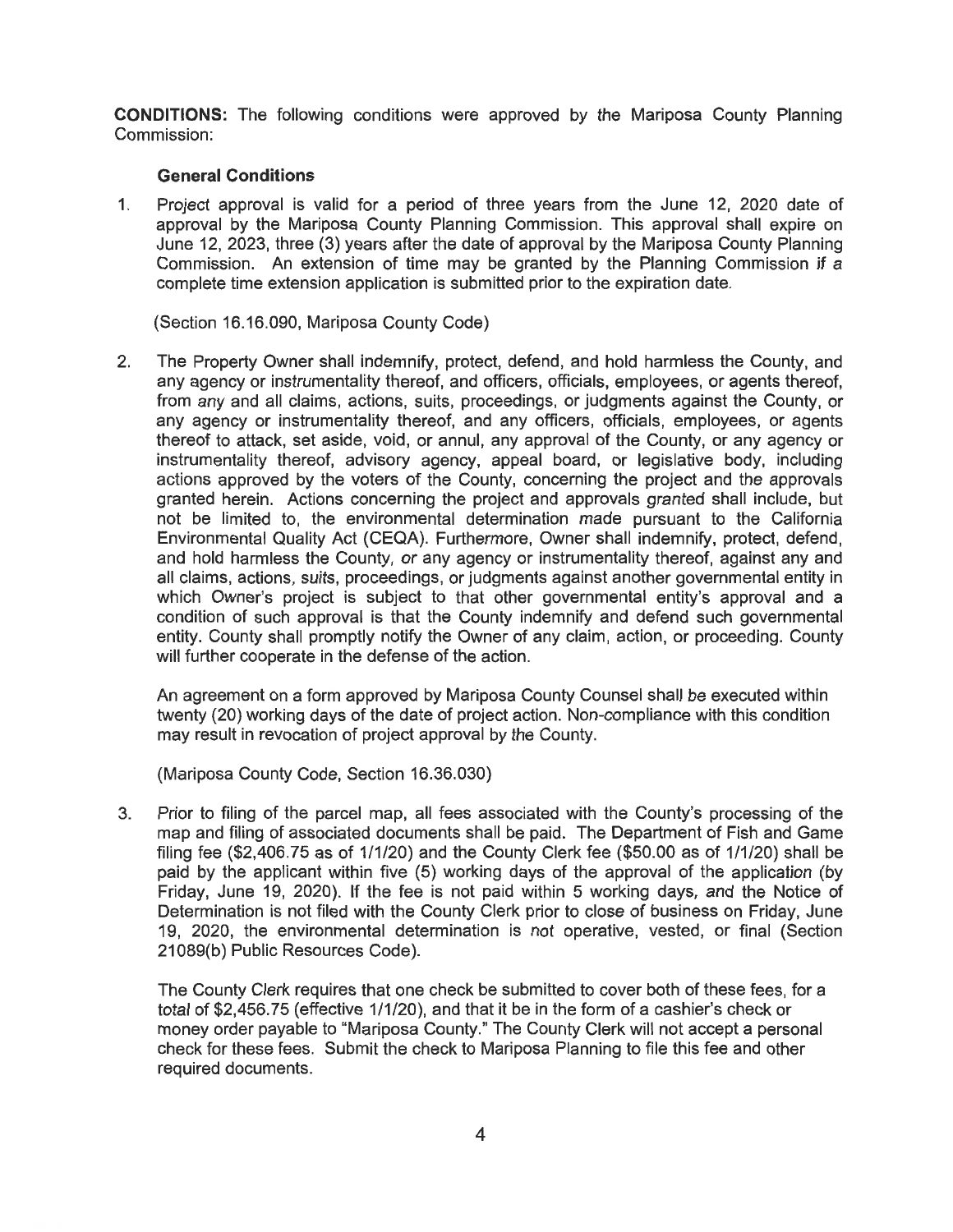Note, the filing fees are **adjusted** annually, effective **January** 1st of each year, pursuant to Fish and Game Code.

(§16.12.390, Mariposa County Subdivision Code; 71 1 .4(c) of the State Fish and Game code)

In the event human remains or artifacts are discovered during ground disturbance on the  $\overline{4}$ project site, a Native American monitor shall be on-site for the duration of ground disturbance. During road grading, soil testing and/or construction, or any activity that involves ground disturbance necessary to implement project conditions of approval, if any signs of prehistoric, historic, archaeological, paleontological resources are evident, all work activity within fifty feet of the find shall step and the Mariposa County Planning Department shall be notified immediately. No work shall be done within fifty feet of the find until Planning has identified appropriate measures to protect the find and those measures have been implemented by the applicant. Protection measures for the site may include, but not be limited to, requiring the applicant to hire a qualified archaeologist who shall conduct necessary inspections and research, and who may supervise all further ground disturbance activities and make any such recommendations as necessary to ensure compliance with applicable regulations. In addition to the Planning Department, the Mariposa County Coroner and American Indian Council of Mariposa County shall be notified should human remains be discovered. Representatives of the American Indian Council of Mariposa County shall be requested to be on-site during disturbance and/or removal of human remains.

(Mitigation Measure B.4.d.1)

5. Any tree removal or pruning on the project site including dead or broken trees, shall occur between October 1 and January 31, the time-frame which is outside of the normal raptor and general avian breeding season. Should such tree removal occur between February 1 and September 31, a pre-removal survey for active raptor or avian nests shall be conducted by a qualified biologist/botanist no more than fifteen days prior to removal. If such nests are found the tree or trees in which nest(s) are located shall not be removed until the young have fledged. The appropriate time for tree removal shall be determined by a qualified biologist/botanist in consultation with the California Department of Fish and Game. The project proponent shall provide the results of any surveys to the Mariposa County Planning Department prior to tree removal.

(Mitigation Measure B.5.c.1)

# **CALFIRE/County Fire Conditions**

Prior to Parcel Map recordation, the applicant shall have complied with all applicable SRA 6. Fire Safe Regulations according to PRC 4290, PRC 4291. Evidence that this condition has been satisfied shall be in the form of a letter from County Fire and CALFIRE to the County Surveyor.

(Title 14, California Code of Regulations [PRC 4290] and/or CALFIRE Recommendation)

Public Works Conditions

Prior to the commencement of any road improvements, road construction or other road  $7.$ building or maintenance activities required as a condition of approval for this project and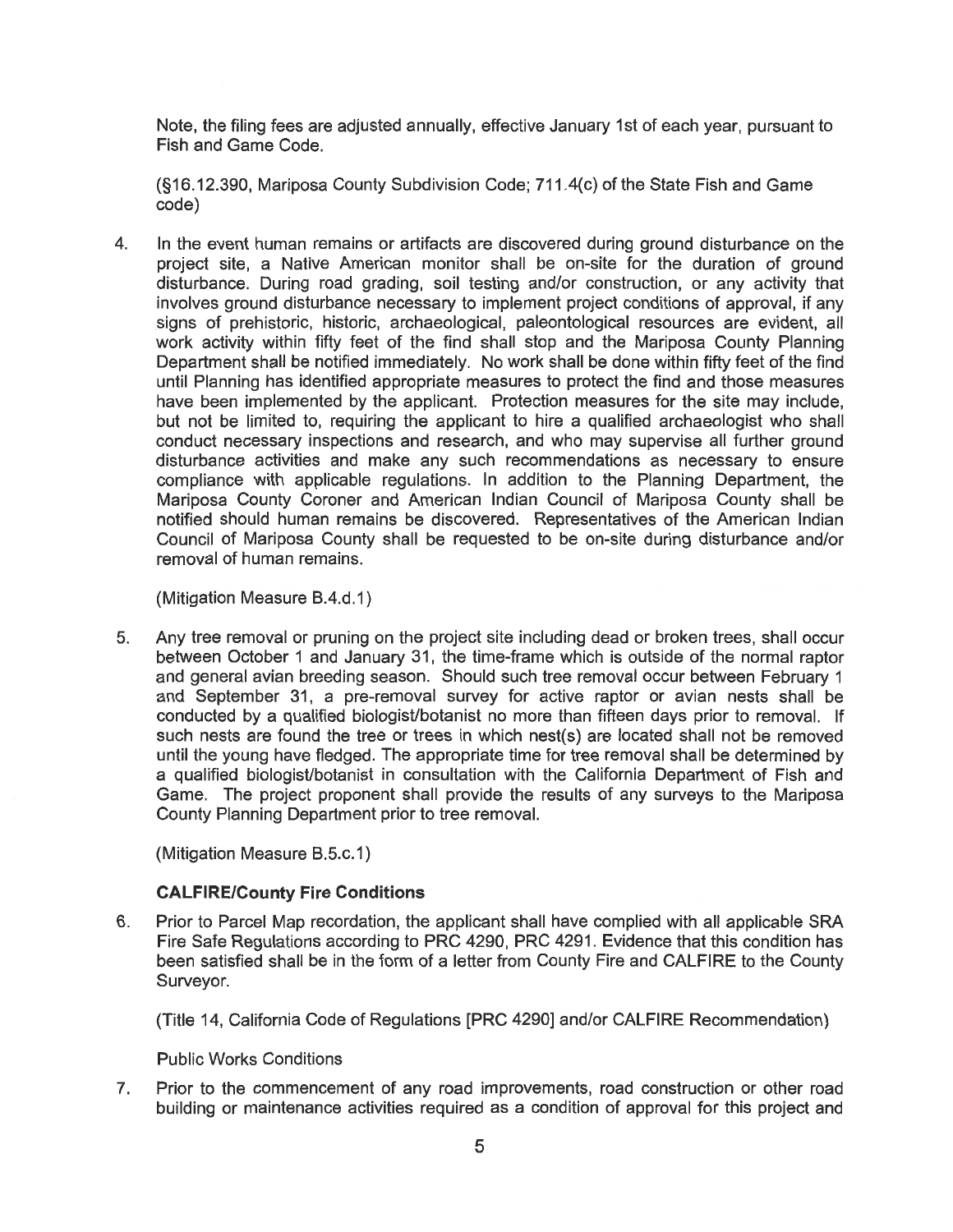prior to issuance of any encroachment permit for the required improvements, a consultation meeting with the Public Works Department, CALFIRE, the applicant, the agent, and the road contractor, shall occur. This meeting shall be conducted on-site. This consultation meeting shall be setup by the applicant and/or agent. Any and all costs associated with the consultation shall be the responsibility of the applicant. The County engineer shall verify that this condition has been met prior to issuance of any road improvement or encroachment permit required for this project and prior to the scheduling of any on-site inspection of road improvements.

(Public Works Recommendation)

The easement along Segment 2, from Parcel A to the proposed 60- foot turnaround of the 8. proposed access (see Staff Report **—** Road Segment Exhibit), shall be made a minimum 40-foot wide and non-exclusive. A turnaround easement with a radius of 60—feet (or an adequate easement to encompass a hammerhead T turnaround, if approved pursuant to Condition No. 10) shall be provided to encompass the required turnaround improvements. The easement shall be designated for access for the use and benefit of the subject property. Additional easement width may be required to encompass the required road improvements, including turnouts and associated cuts and fills, in accordance with the County Improvement Standards and Road Improvement and Circulation Policy. The location and width of the easements shall be approved by the County Engineer.

(Section 16.12.160.B, County Subdivision Ordinance; Section ll.A.3, Road Improvement and Circulation Policy)

9. Prior to Parcel Map recordation, the easements from Meadow Lane to Parcel A (Segment 1) and from Parcel A to the proposed 60- foot turnaround (Segment 2) shall be improved to a Rural Class IIA standard and shall meet this standard at the time of parcel map recordation. (The intersection of the on-site easement road and the on-site/off—site easement road shall be constructed at as close to a 90 degree angle as possible or as approved by the County Engineer.) The required road improvements shall be completed in accordance with the Road Improvement and Circulation Policy and the County Improvement Standards and shall be approved by the County Engineer at the time of recordation of the parcel map. The County Engineer may require engineered improvement plans prepared by a Registered Civil Engineer for any improvements required as a condition of approval for this project. If engineered improvement plans are required, the plans shall be approved by the County Engineer prior to commencement of construction work on the required road improvements.

The maximum grade below 3000 foot elevation will be 12% and the maximum grade above 3000 foot elevation will be 10%. Grades may be increased per the County Improvement Standards, with the approval of the County Engineer. Increase of the grades may require paving. Road improvements are also subject to approval by CALFIRE in accordance with Calif. Fire Safe Standards.

The limits of the existing easement from Meadow Lane to Parcel A (Segment 1) shall be identified (flagged) on site by a surveyor, prior to construction. Flagging shall be maintained during road improvement work.

The on-site drainage crossing shall meet all applicable standards and is subject to approval by the County Engineer prior to commencing any road improvements. Drainage crossing may require engineered improvements plans prepared by a Registered Civil Engineer.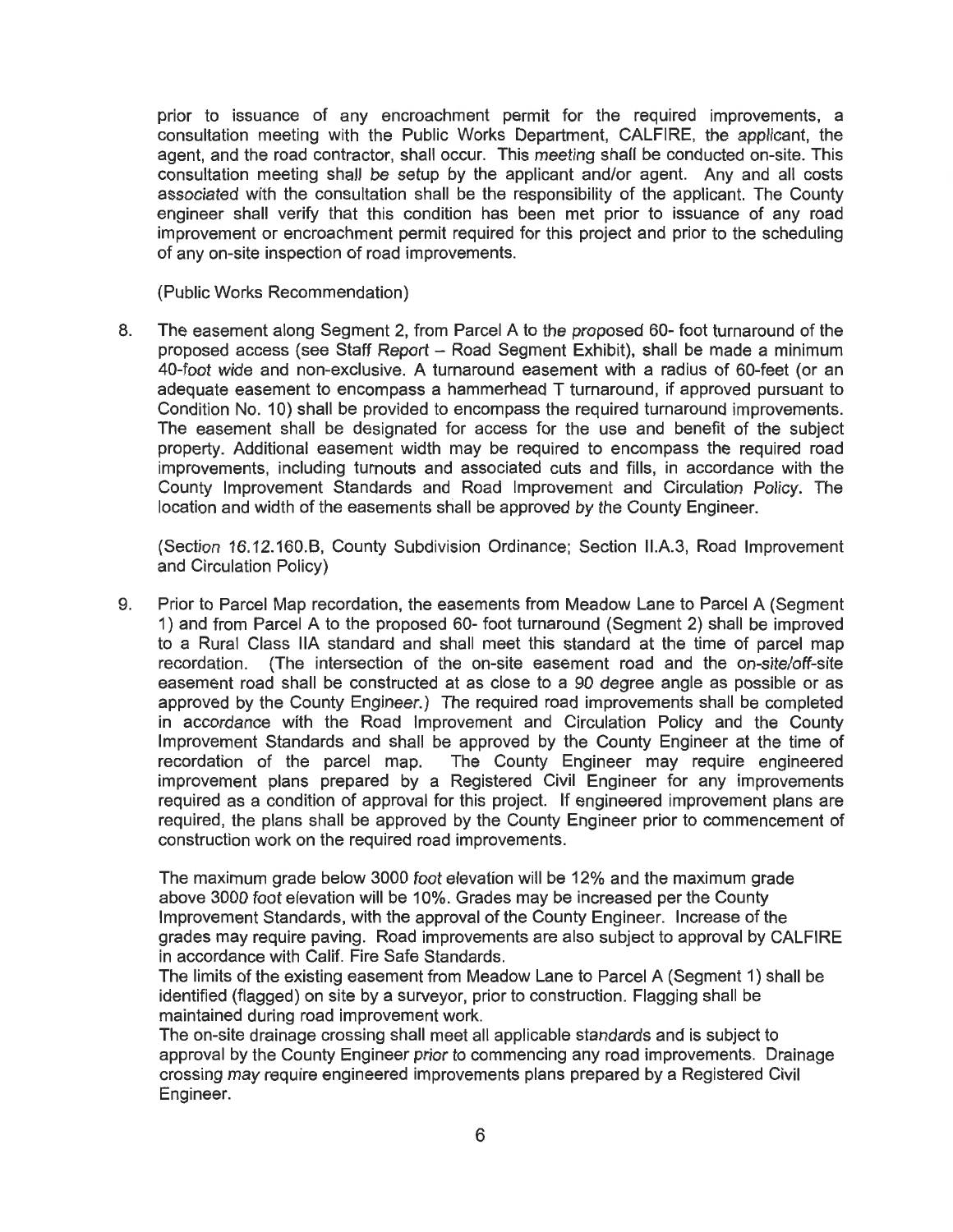(Section 16.12.170, County Subdivision Ordinance; Chart A and Section il.D.2.a, Road Improvement and Circulation Policy)

10. Prior to Parcel Map recordation, a cul-de-sac shall be constructed at the terminus of the required road improvements at the intersection of Parcels A, B and C (Segment 2) as shown on the tentative parcel map. The cul-de-sac shall be improved to meet county standards and shall meet these standards at the time of parcel map recordation. The required cuI-de-sac improvements shall be completed in accordance with the Road Improvement and Circulation Policy and the County Improvement Standards and shall be inspected and approved by the County Engineer at the time of recordation of the parcel map. The applicant may request permission to construct a hammerhead T turnaround with the approval of CALFIRE and concurrence of the County Engineer. The hammerhead T turnaround shall be completed in accordance with State Fire Safe Regulations, and applicable provisions from the Road improvement and Circulation Policy and County Improvement Standards. At the time of recordation of the parcel map, the County Engineer shall confirm that this condition has been met.

(Section 11.4(B)(9) County Improvement Standards)

11. An encroachment permit shall be obtained from the Mariposa County Public Works Department prior to any work being done on or adjacent to Meadow Lane. In addition, all grading and road improvement work required as a condition of approval of this project shall comply with the Mariposa County Improvement Standards and all requirements contained therein. The County Engineer may require engineered improvement plans prepared by a Registered Civil Engineer for any improvements required as a condition of approval for this project. If engineered improvement plans are required, the plans shall be approved by the County Engineer prior to commencement of construction work on the required road improvements.

(Chapter 11, County Improvement Standards)

12. All grading and road improvement work required as a condition of approval of this project shall comply with the Mariposa County Improvement Standards and all requirements contained therein. The County Engineer may require engineered improvement plans prepared by a Registered Civil Engineer for any improvement required as a condition of approval for this project. if engineered improvement plans are required, the plan shall be approved by the County Engineer prior to commencement of construction work on the required road improvements.

(Public Works Recommendation)

13. Immediately upon completion of the required road and encroachment improvements, the applicant shall re-vegetate all exposed soils and install other erosion control as recommended by the Resource Conservation District (RCD). The applicant shall also contact the RCD for an inspection. inspection fees shall be the responsibility of the applicant. A letter shall be submitted to the County Surveyor by RCD stating that the revegetation and erosion control provisions have been completed prior to the recordation of the parcel map.

(Road Improvement and Circulation Policy; County improvement Standards)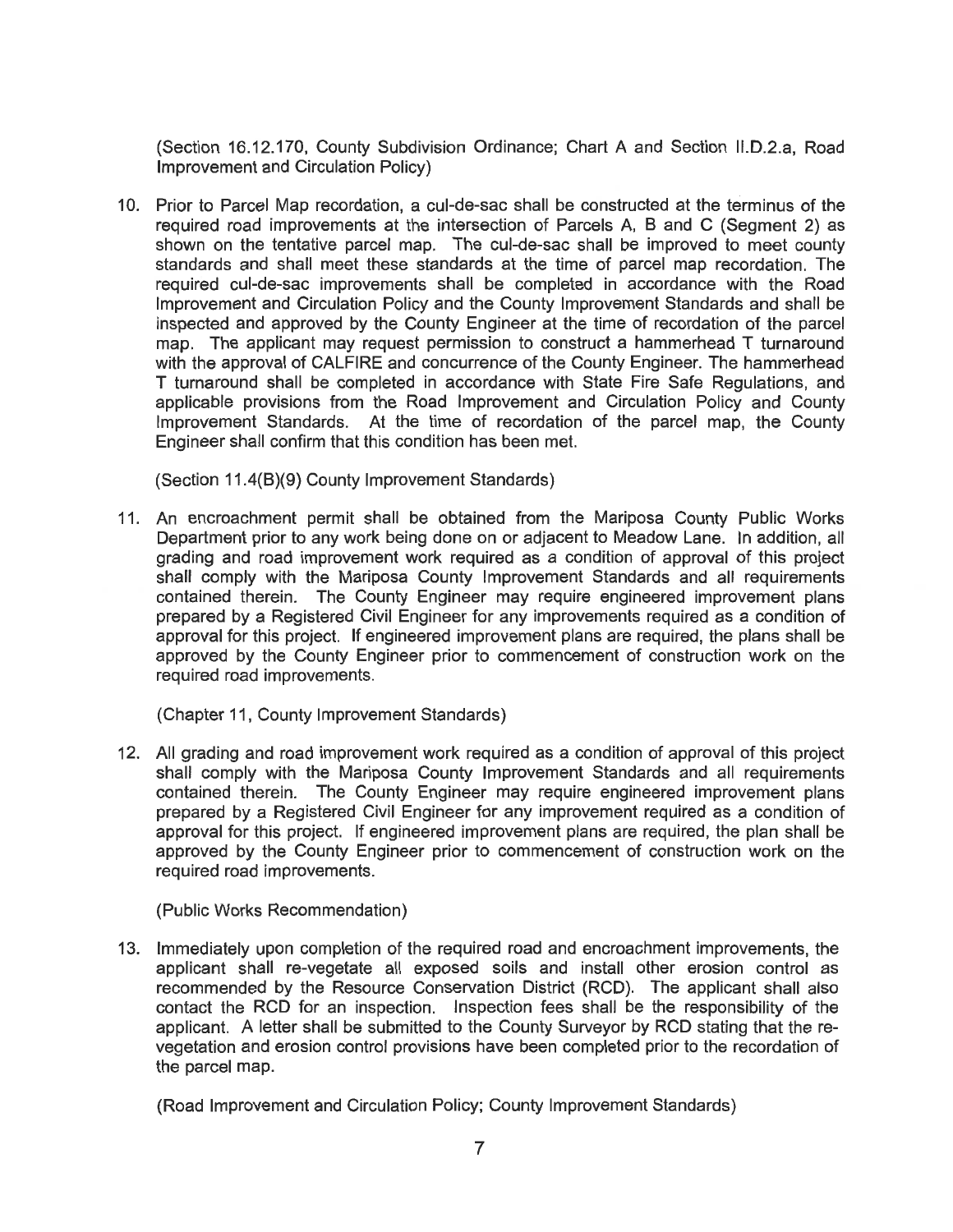14. The easement from Meadow Lane to the intersection of Parcels A, B and **C** (Segments 1 and 2) shall be named in accordance with the criteria of County Resolution No. 92-541. A Road Name Request application shall be submitted to the Planning Department and be acted upon by the Board of Supervisors. Approval of the road name shall be tentative, until the map is filed. The name of the road within the project site shall be shown on the parcel map.

A road name sign for the easement road shall be placed at the intersection of the off-site easement road (Segment 1) and Meadow Lane. The design and specifications of the sign shall be in accordance with the Mariposa County Improvement Standards.

(County Resolution No. 92-541, Section 16.12.175, County Subdivision Ordinance)

15. The posted address sign or mailbox for the existing residences shall be maintained in good repair at all times during project construction, up until both of the following are satisfied: a) a new address is assigned for the existing residences and b) the new road name sign is installed.

Prior to filing the parcel map, the applicant shall submit to the Planning Department an "address request form", on a form provided by the Planning Department, for Parcels A, B, and C and for offsite parcels which already have existing addresses. The "address request form" will ensure that all homes on Parcels A, B, and C, served by the proposed easement (Segment 2). as well as existing residences served by the existing easement (Segment 1), are assigned new addresses off the newly named subdivision road by the Assessor/Recorder's Office following the filing of the parcel map. **A** letter or e-mail from the Planning Department shall be sent to the County Surveyor which verifies this condition has been met.

(Planning Department Recommendation)

- 16. One of the following conditions shall be met prior to recordation of the parcel map:
	- a. **A** gate shall be installed across the easement adjacent to the intersection of the off-site easement and on-site easement (between Segments 1 and 2). The type and location of the gate shall be approved by the Public Works Director. If the gate is to be locked, the gate shall be approved by the County Fire Chief and CALFIRE for emergency access purposes.

-OR—

b. **A** sign stating "PRIVATE ROAD" shall be installed on the easement adjacent to the intersection of the off-site easement and Meadow Lane (Segment 1). The location of the sign shall be approved by the Public Works Director, and the design and specifications shall be in accordance with the County Improvement Standards.

(Section ll.|, Road Improvement and Circulation Policy)

17. **A** road maintenance association shall be formed to provide for the maintenance of both the off-site easement road (Segment 1) from Meadow Lane to the existing 60-foot turnaround and the on-site easement road (Segment 2) from the existing 60-foot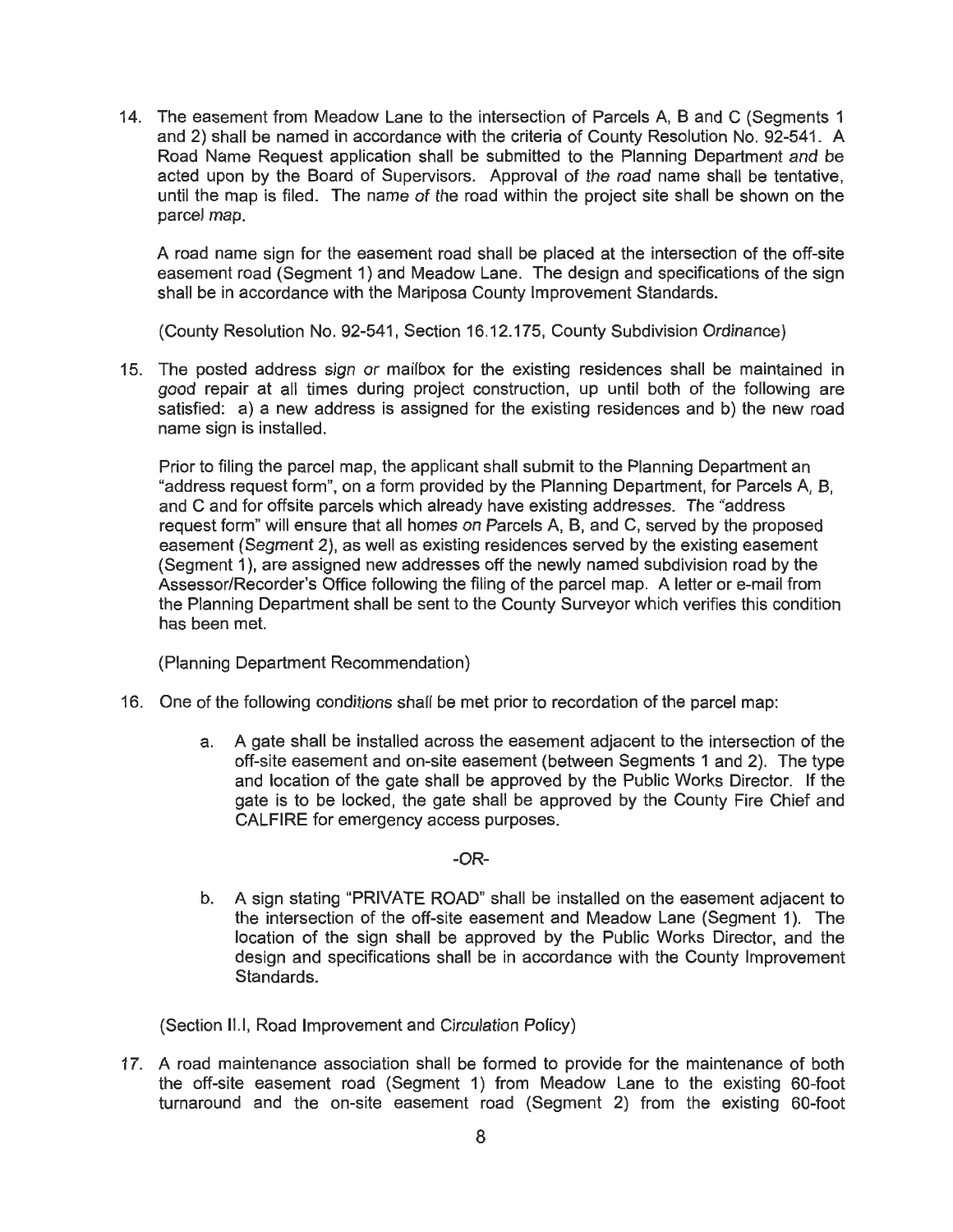turnaround and the boundary of proposed Parcel A to the proposed 60-foot turnaround at the shared boundary line of Parcels A, B, and C. Maintenance shall include, but not be limited to, drainage and erosion control devices, fuel modification, and upkeep of road surfaces. The road maintenance association provisions shall be developed by the applicant so those parcels served by the easement road shall be responsible for road maintenance. These provisions shall be reviewed and approved by the County Engineer prior to recordation of the parcel map and shall: maround and the boundary of proposed Parcel A to the proposed 60-foot the shared boundary line of Parcels A, B, and C. Maintenance shall include tied to, drainge and erosion control devices, fuel modification, and uphorize

- a. Be in effect for a period of not less than thirty (30) years unless said maintenance is taken over by the County, a special district, or other governmental entity.
- b. Provide for annual maintenance and the immediate correction of emergency and hazard situations.
- c. Include 100% of the parcels in the subdivision served by the access roads.
- Provide a mechanism for the road maintenance association to collect delinquent payments or assessments for the maintenance described above by filing a lien on the delinquent properties.<br>e. Provide a mechanism for new parcels to be added to the association.
- 

#### -OR-

The Applicant shall join an existing road maintenance association provided it can be expanded to include all parcels and roads created as a result of LDA No. 2019-125 and it meets all of the provisions described above for formation of a new road maintenance association.

(Public Works Department Recommendation; Section ||.|, Road improvement and Circulation Policy)

18. A Verification of Taxes Paid Form, acquired no sooner than 30—days prior to the recordation of the parcel map, shall be submitted to the County Surveyor.

(Section 16.12.395, County Subdivision Ordinance)

19. The telephone company shall be contacted prior to construction in order to coordinate the location of telephone facilities, including conduit. The applicant shall submit a letter from the telephone company to the County Surveyor stating that the requirement has been met.

(Public Works Recommendation)

#### Environmental Health Conditions

- 20. Prior to recordation of the parcel map, the applicant shall prove to the satisfaction of the Maripcsa County Environmental Health Unit that Parcels A, B and C have a supply of potable water meeting requirements for quantity and quality. Proof is as follows:
	- a. An approved connection from an approved public water provider; or
	- b. A proposed connection to a shared well which has been pre-approved by the Environmental Health Unit; or
	- c. A well, for which appropriate permits and inspections have been approved by the Environmental Health Unit, has been drilled on the subject property and developed with appropriate casings, and for which improvements may or may not include permanently installed pump equipment; or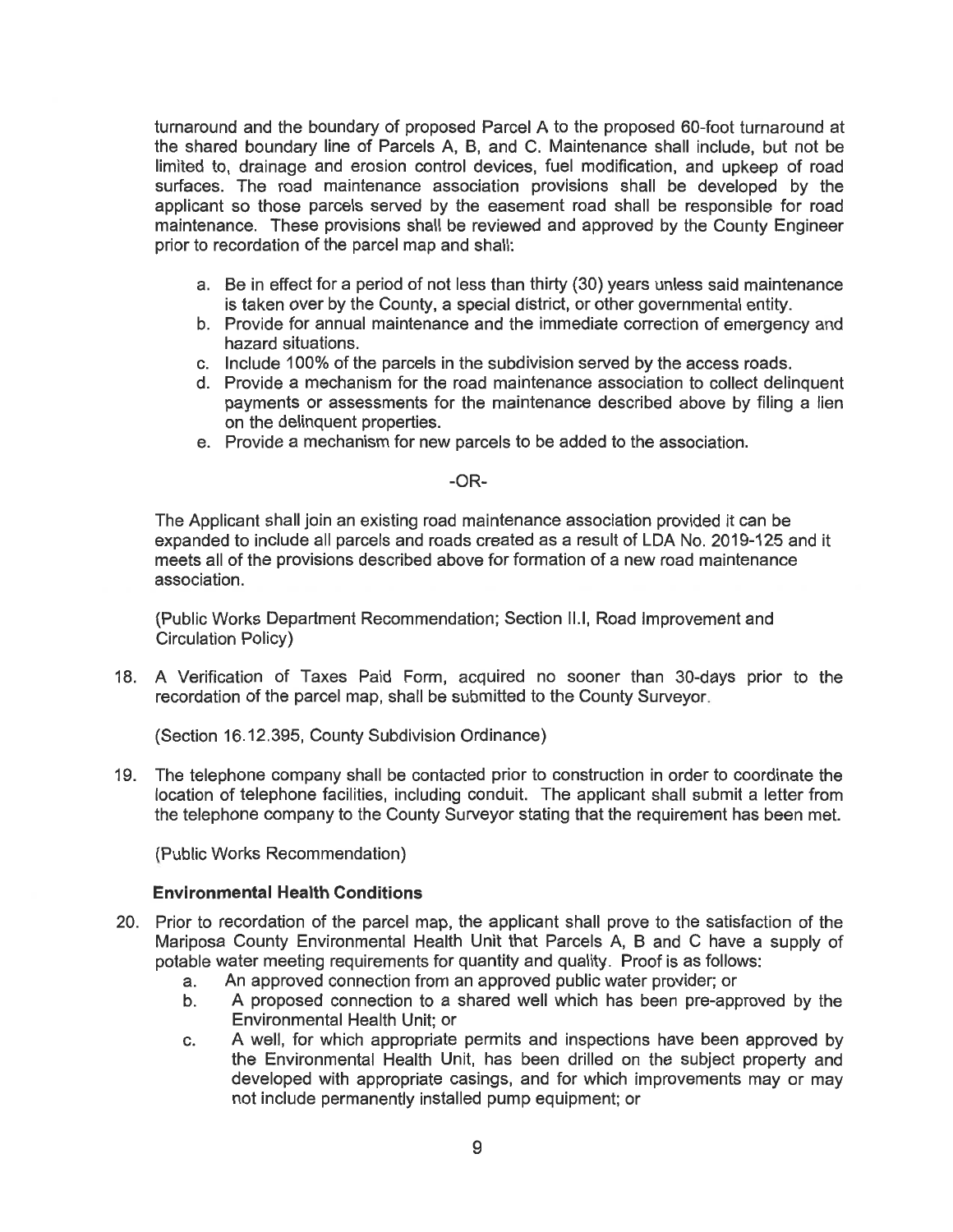- d. A demonstration **that there** can be a source of water capable of producing <sup>a</sup> sustained potable water supply with storage of at least **1,000** gallons per twelve (12) hour day per dwelling unit, which will be contained within any combination of (a) a potable water storage tank, (b) a static water supply in the well; or
- e. Other satisfactory proof and wells drilled and tested prior to sale to demonstrate the quantities described in "Section d." above.

Additionally, if the property is to be served in the future by a well, the applicant shall record a disclosure statement concurrently with the parcel map and referenced on the parcel map or shall include the disclosure statement on an additional map sheet which indicates its relationship to the parcel map. The statement shall be the following:

"This notice is not intended to affect record title interest. Water supplies for residential lands are derived from private wells on Parcels A, B, and **C** as shown on the Parcel Map for **filed in Book** at Page Mariposa County Records. Mariposa County groundwater supplies are found in fractures in the bedrock. The costs associated with drilling and developing a private well is highly variable because it is unknown how much or if any additional water can be found on these parcels. There is no guarantee additional potable water supply of adequate quality or quantity can be found or sustained on any parcel shown on this map."

(Mariposa County General Plan, Section 5.3.02.E(4))

21. If the applicant has not drilled a well on Parcel B for the existing residence (on Parcel B) prior to recordation of the parcel map, an access easement for the existing well on Parcel C shall be created for the use and benefit of Parcel B.

(Planning Department Recommendation)

22. The access easement for the existing shared well on Parcel C, also serving Parcel B, shall be located such that physical access can be made to the well from the access road on Parcel B and shall be shall be a minimum of 20-feet wide.

(Planning Department Recommendation)

A shared maintenance agreement shall be recorded concurrently with and referenced on the Parcel Map describing the property owner's responsibilities for sharing in all costs associated with the routine maintenance, upkeep, and replacement costs of the existing well.

(Planning Department Recommendation)

Any conditions of the Environmental Health Unit for a shared well such as well production quantity and water composition quality shall be met prior to recordation of the parcel map.

(Planning Department Recommendation)

25. Percolation tests and soils analysis tests have been performed on proposed Parcel A in accordance with Health Department rules and regulations and Health Department Policy **03-01.** A report meeting the requirements of Health Department Rules and Regulations has been submitted to the Mariposa County Health Department and approved by the County Environmental Health Specialist. A statement shall be recorded in Official Records concurrently with the parcel map and referenced on the parcel map as follows: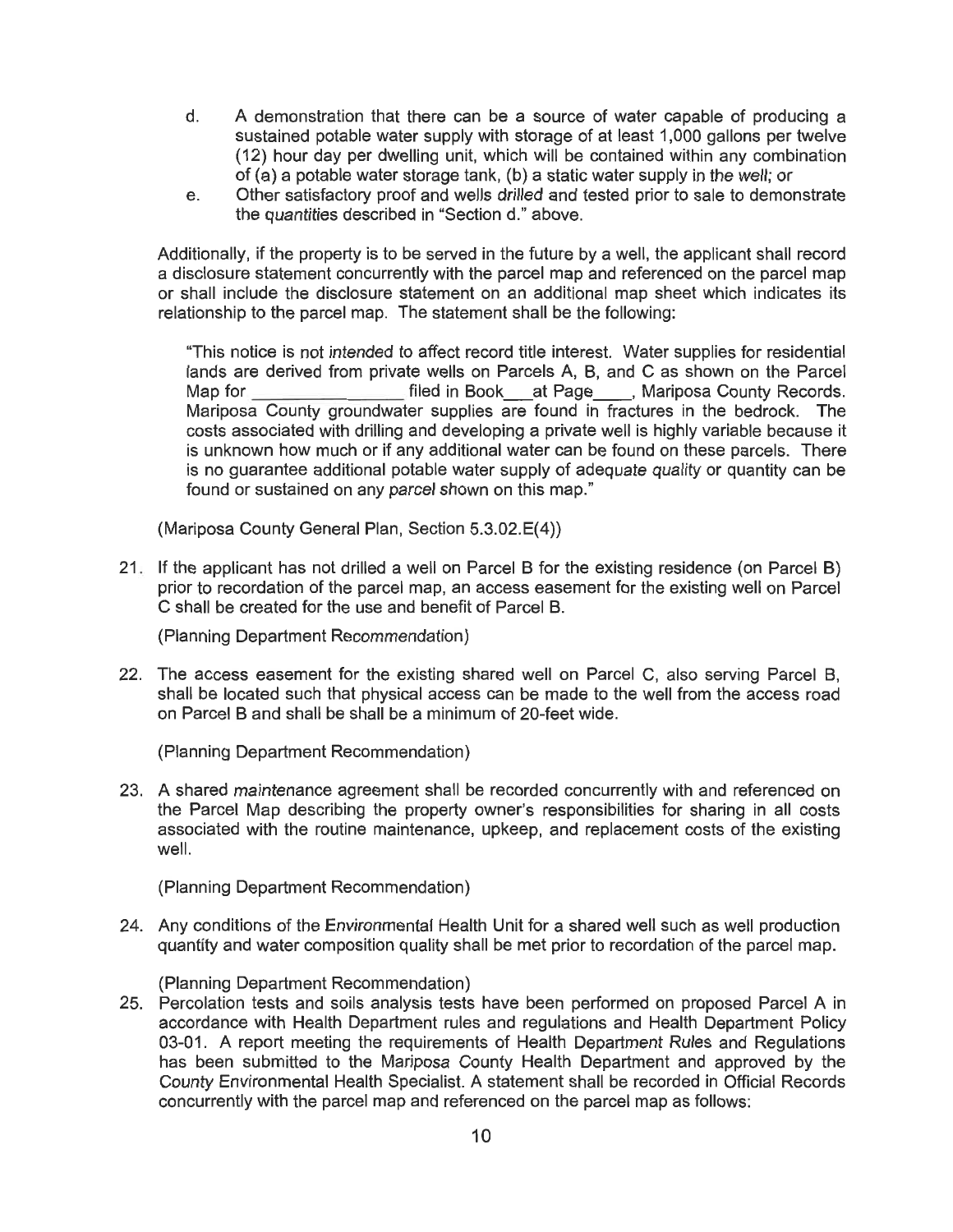"Percolation **tests** and soils analysis **tests show** that conventional on-site sewage disposal systems cannot be constructed on Parcel A as shown on the Parcel Map for Reza Abrahimzadeh and Susan Zakar, filed in Book at Page , Mariposa County Records, based upon limiting soil conditions; however, the test results meet the Health Department Land Division policy requirements for use of engineered, alternative design on-site sewage disposal systems. The State of California is in the process of developing Statewide on-site sewage disposal regulations that could affect the future installation of engineered, alternative design on-site sewage disposal systems; therefore, buyers are encouraged to check with the Mariposa County Environmental Health Unit disposal system on this parcel.

Additionally, a notice shall be filed concurrently with the parcel map and referenced on the parcel map which states:

"The property described as Parcel A as shown on the Parcel Map for stiled in Book <u>etacal at Page state</u>, Mariposa County Records, is required to be served by an alternative design on-site sewage disposal system which is to be installed in the exact area tested and approved by the Environmental Health Unit unless the Environmental Health Unit approves an alternate location as described below. Construction plans for the alternative design on-site sewage disposal system must be submitted to and approved by the Mariposa County Environmental Health Unit prior to the issuance of a development permit for any construction activities. A map showing the approved location and a report including percolation test and soil profile analysis results is on file at the Mariposa County Environmental Health Unit.

The alternative design on-site sewage disposal system is to be maintained in accordance with Mariposa County Environmental Health Unit Policy 03-01 which states, "A maintenance entity shall be required prior to approval and installation of a special design sewage disposal system on a land division. In lieu of a public entity, an operation and maintenance protocol may be submitted for approval by the manufacturer of a specific technology and an agreement/contract entered into with a private on-site sewage disposal maintenance company certified by the manufacture to service their equipment." Said maintenance entity shall be created to provide maintenance on the engineered sewage disposal systems prior to issuance of a development permit for residential construction activities.

In the event that additional soils testing is conducted demonstrating that an alternative design on-site sewage disposal system is not necessary, the Mariposa County Environmental Health Unit may allow the use of a conventional on-site sewage disposal system in the newly tested area. Any newly tested area requiring the use of an engineered alternative design on-site sewage disposal system must meet the same minimum soils requirements of Health Department policy 03-01 as a newly created parcel." The approved sewage reserve area shall have a 25 foot protection/buffer area on the downslope side excluding any grading or other construction that could create a setback that encroaches into the approved sewage reserve area.

(Section 16.12.330, County Subdivision Ordinance; Environmental Health Unit Recommendation)